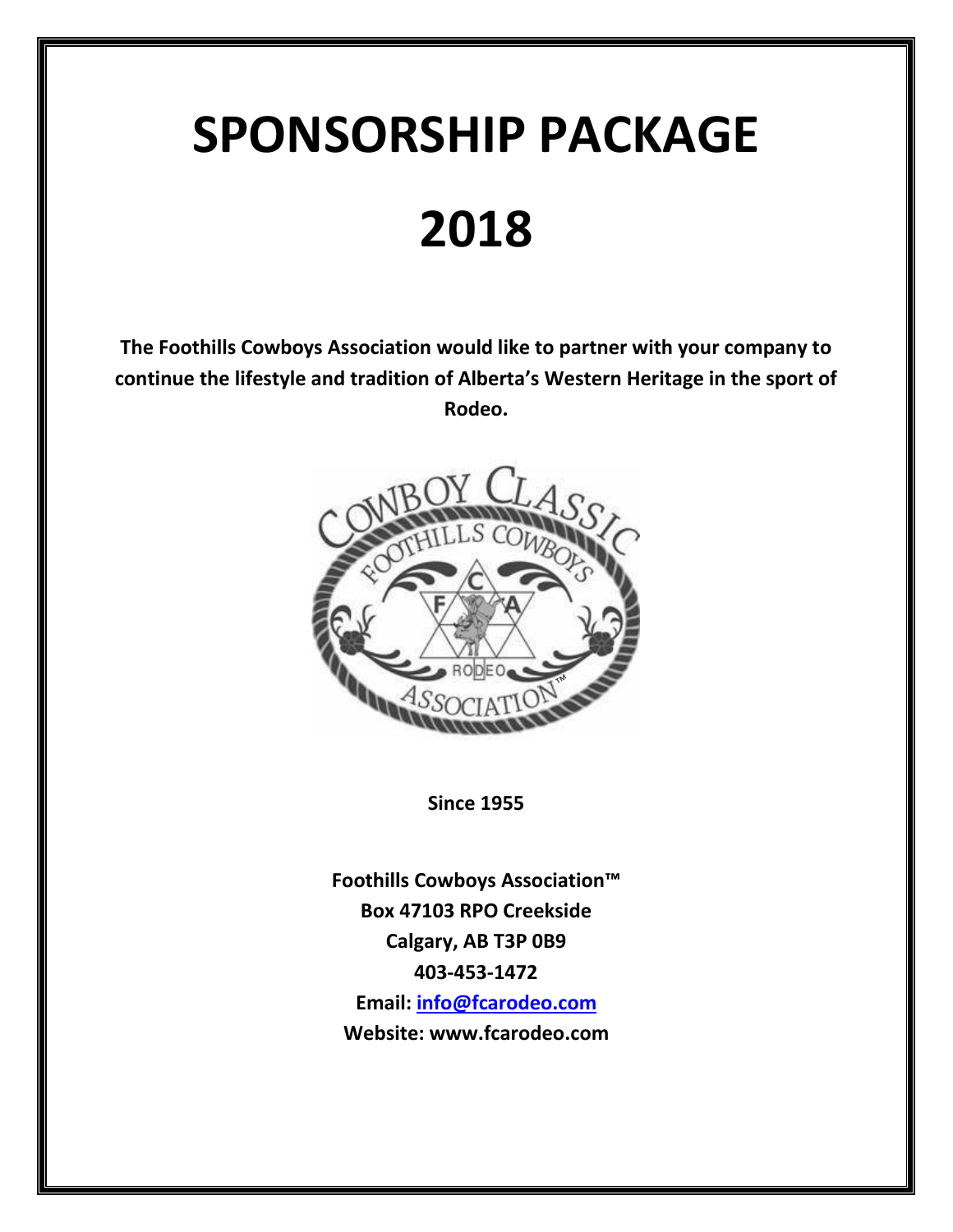The Foothills Cowboys Association was established in 1955, with a goal to build and Amateur Rodeo Association in Central & Southern Alberta and to govern the sport of rodeo in a sanctioned manner. It is important for The Foothills Cowboys Association to develop and have long term relationships with our Rodeo Committees, some of whom have been with us for all 63 years. Without the hard work and dedication of these Rodeo Committees and their volunteers The Foothills Cowboys Association and the sport of rodeo would not exist.

We have an annual membership of approximately 500 members from Alberta, Saskatchewan and BC, ranging in age from 5 to 65.

As a non-profit society, the FCA relies on the support of the business community and corporate sponsorship.

Throughout the season contestants compete to earn a position at the Cowboy Classic Rodeo Finals held annually in October in Red Deer, AB. Each FCA Season Leader receives a Trophy Saddle and each FCA Champion receives a Trophy Buckle. The finals are a 3 day event with 4 performances that features approximately 100 contestants and welcomes thousands of spectators annually

The top 10 competitors in our Major events and the top 6 in our 4 Junior Events compete to be the FCA Champion. The FCA Cowboy Classic Finals has a total finals payout of \$100,000. The FCA has one of the largest amateur finals payouts in Alberta.

Enclosed are various sponsorship opportunities with the Foothills Cowboys Association. We have season sponsorship opportunities and Finals Sponsorship Opportunities.

Thank you for considering The Foothills Cowboys Association as a Sponsor Partner.

**Sincerely** 

The FCA Board of Directors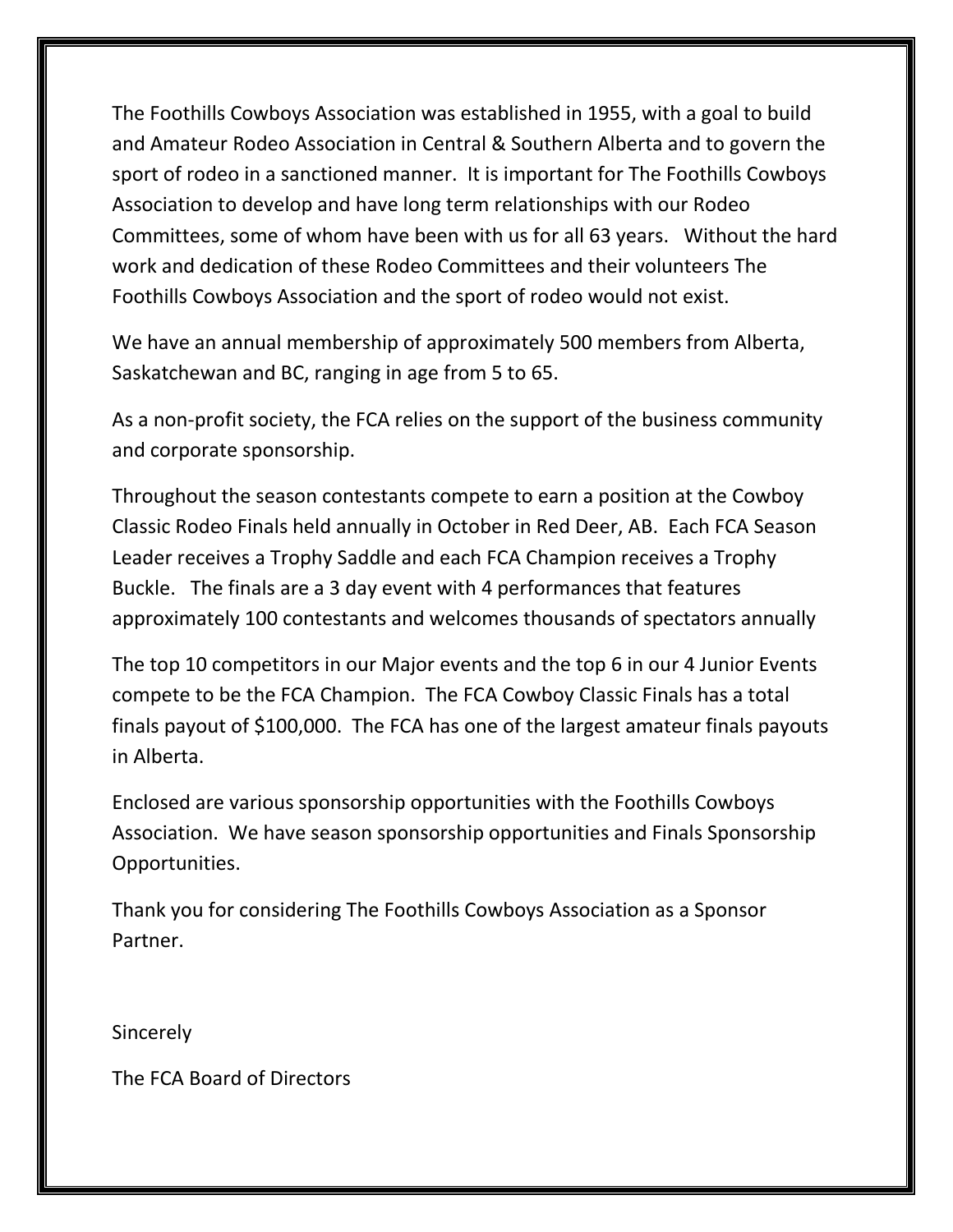# **SEASON SPONSORSHIP OPPORTUNITES**

#### **The Foothills Cowboys Association Three Season Sponsor**

Interested in supporting the FCA for a longer term? Want to save on yearly paperwork and changing benefits? Want to save money on a multi-year contract?

Sign a three-year contract and save \$4,000.00!

2018 invoice \$8,000.00 2019 invoice \$12,000.00 2020 invoice \$12,000.00

#### **Season Benefits**

- Announcer mentions at mother rodeos throughout the three seasons as an FCA Season Sponsor
- 2 Season Passes each year, to all Foothills Cowboys Association Mother Rodeos.
- FCA Website advertising for all three years Name, color logo and link to your website
- FCA members are available for guest appearance and promotions as requested by sponsor

#### **Cowboy Classic Finals Benefits**

- Your company name on Season Leaders Saddles each year of sponsorship
- Your name on the front of FCA Finalist Jackets each year of sponsorship
- Announcer mention during all 4 performances of the Cowboy Classic Finals each year of sponsorship
- Scoreboard Advertising during all 4 performances of the Cowboy Classic Finals each year of sponsorship
- Full page B&W Ad in the Cowboy Classic Finals program (sponsor supplies ad copy), each year of sponsorship
- 4 Finals Weekend passes, 2 parking passes, 1 Finals Sponsor Jacket each year of sponsorship

## **SPECIAL CUSTOMIZED SPONSORSHIP PACKAGES CAN BE ARRANGED. PLEASE ASK FOR MORE INFORMATION.**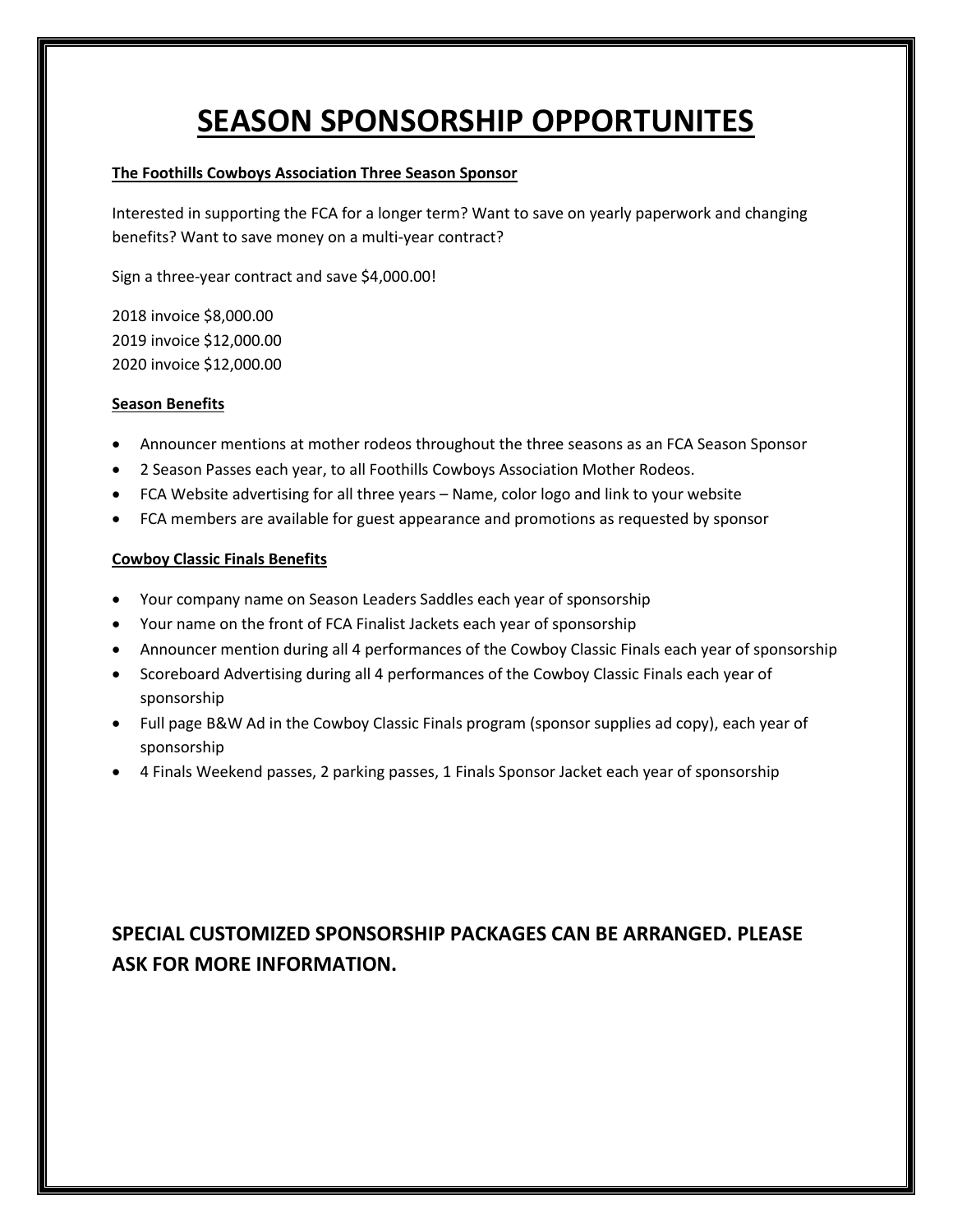# **EVENT SPONSORSHIP OPPORTUNITES**

#### **Major Event Sponsor \$5,000 (8 available) – Titanium level**

- Your company name on Season Leaders Saddle (For the event you sponsor)
- Your name on the front of 10 FCA Finalist Jackets (Contestants in the event you sponsor)
- Announcer mention during all 4 performances of the Cowboy Classic Finals
- Scoreboard Advertising during all 4 performances of the Cowboy Classic Finals
- Two 2019 Season Passes to all Foothills Cowboys Association Mother Rodeos.
- FCA Website advertising for 12 months Name, color logo and link to your website.
- Full page B&W Ad in the Cowboy Classic Finals program (sponsor supplies ad copy by Sept 21)
- 4 Finals Weekend passes, 2 parking passes per day, 1 Finals Sponsor Jacket (Jacket size must be provided by Sept 14)
- **FCA members are available for guest appearance and promotions as requested by sponsor**

| Bareback               | Ladies Barrel Racing - SOLD |
|------------------------|-----------------------------|
| Jr Barrel Racing       | <b>Bulls</b>                |
| Calf Roping            | Saddlebronc - SOLD          |
| <b>Steer Wrestling</b> | Team Roping                 |

#### **Junior Event Sponsor \$2,500 (4 available) – Gold Level**

- Your company name on Season Leaders Saddle (For the event you sponsor)
- Your name on the front of 6 FCA Finalist Jackets (Contestants in the event you sponsor)
- Announcer mentions during all 4 performances of the Cowboy Classic Finals
- Scoreboard Advertising during all 4 performances of the Cowboy Classic Finals
- FCA Website advertising for 12 months Name & Color logo. Begins upon sign-up
- 1/3 page B&W Ad in the Cowboy Classic Finals program (sponsor supplies ad copy by Sept 28)
- 4 Finals day passes, 2 parking passes, (for award Presentation)
- **FCA members are available for guest appearance and promotions as requested by sponsor**

Novice Horse Riding Junior Steer Riding Junior Bull Riding

## **SPECIAL CUSTOMIZED SPONSORSHIP PACKAGES CAN BE ARRANGED. PLEASE ASK FOR MORE INFORMATION.**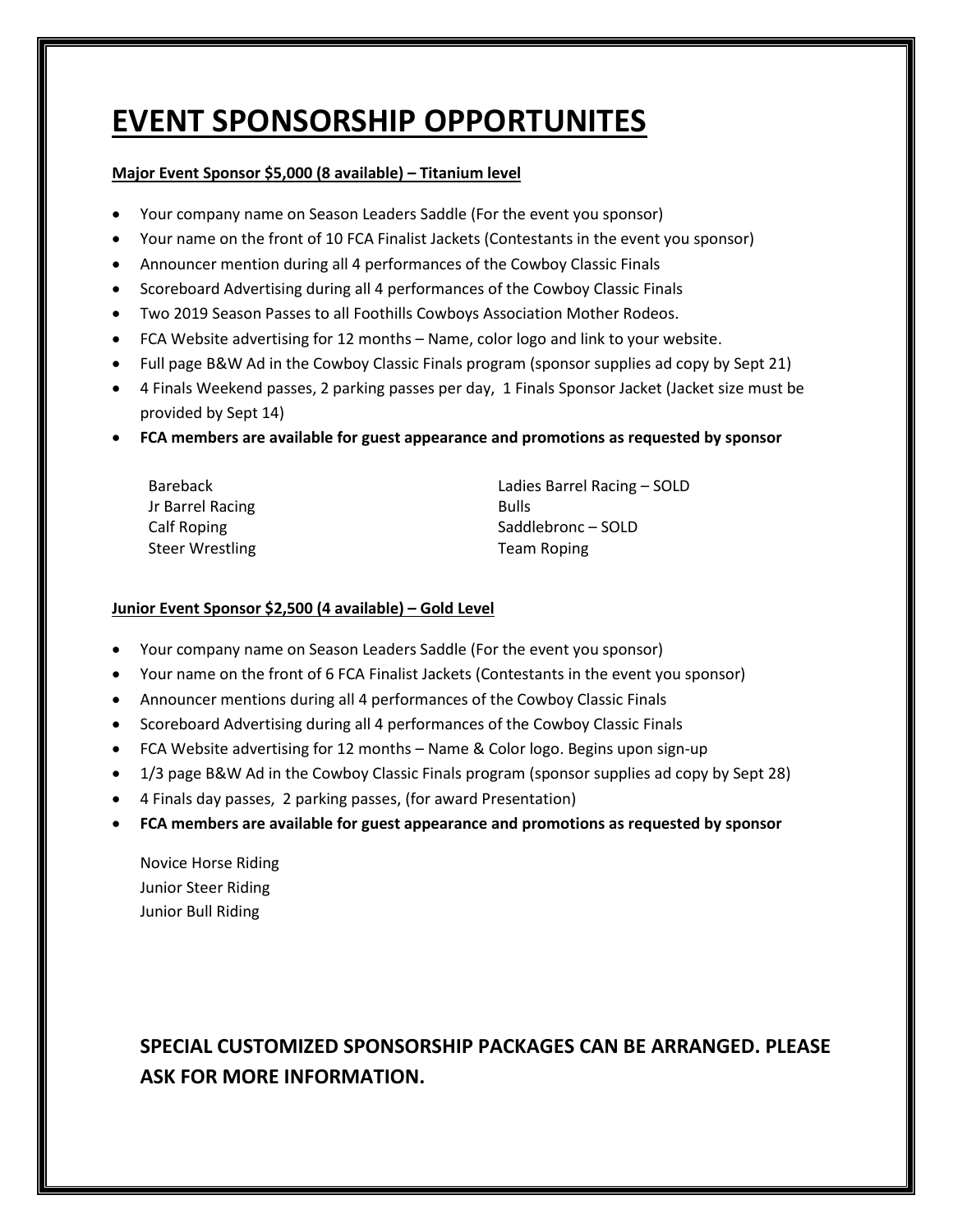## **AWARDS SPONSORSHIP OPPORTUNITES**

#### **All Around Saddle Sponsor \$2,500 (1 Available) – Gold Level - SOLD**

- Your company name on All Around Saddle
- Scoreboard Advertising during all 4 performances of the Cowboy Classic Finals
- FCA Website advertising for 12 months Name, color logo and link to your website. Begins upon sign-up
- Half page B&W Ad in the Cowboy Classic Finals program (sponsor supplies ad copy by Sept 28)
- 4 Finals day passes, 2 parking passes (for award presentation)
- **FCA members are available for guest appearance and promotions as requested by sponsor**

#### **Round-Up! (4 packages available) – Gold Level**

- Company Name on the *back* of Rodeo Personnel jackets and on Rodeo Personnel Buckles
- Business name announced at the Cowboy Classic Rodeo Finals in each performance
- FCA Website advertising for 12 months Name, color logo and link to your website. Begins upon sign-up
- 1/3 page B&W Ad in the Cowboy Classic Finals program (sponsor supplies ad copy by Sept 28)
- Business name listed in the Cowboy Classic Rodeo Finals Program
- 2 Finals day passes, 2 parking passes

#### **Announcers Package \$1,500**

#### **Pick-Up Men package \$2,000**

**Bullfighters Package \$3,000 (two additional day passes included) Judges Package \$3,000 (two additional day passes included) - SOLD**

#### **Saddle-Up! ‐ \$1,500 (12 Events Available) – Silver Level – SOLD**

- Company Name on saddle awarded to season leader of each event
- Business name announced at the Cowboy Classic Rodeo Finals in each performance
- FCA Website advertising for 12 months Name, color logo and link to your website. Begins upon sign-up
- Quarter Page B & W ad in the Cowboy Classic Rodeo Finals program (sponsor supplies ad copy by Sept 28)
- 2 Finals one-day passes, 2 parking passes

#### **Bundle-Up! \$1,000 (12 Events Available) – Silver Level - SOLD**

- Company Name on the *back* of 10 Contestant Jackets for event sponsored
- Business name announced at the Cowboy Classic Rodeo Finals in each performance
- FCA Website advertising for 12 months Name, color logo and link to your website. Begins upon sign-up
- Business name listed in the Cowboy Classic Rodeo Finals Program
- 2 Finals one-day passes, 1 parking pass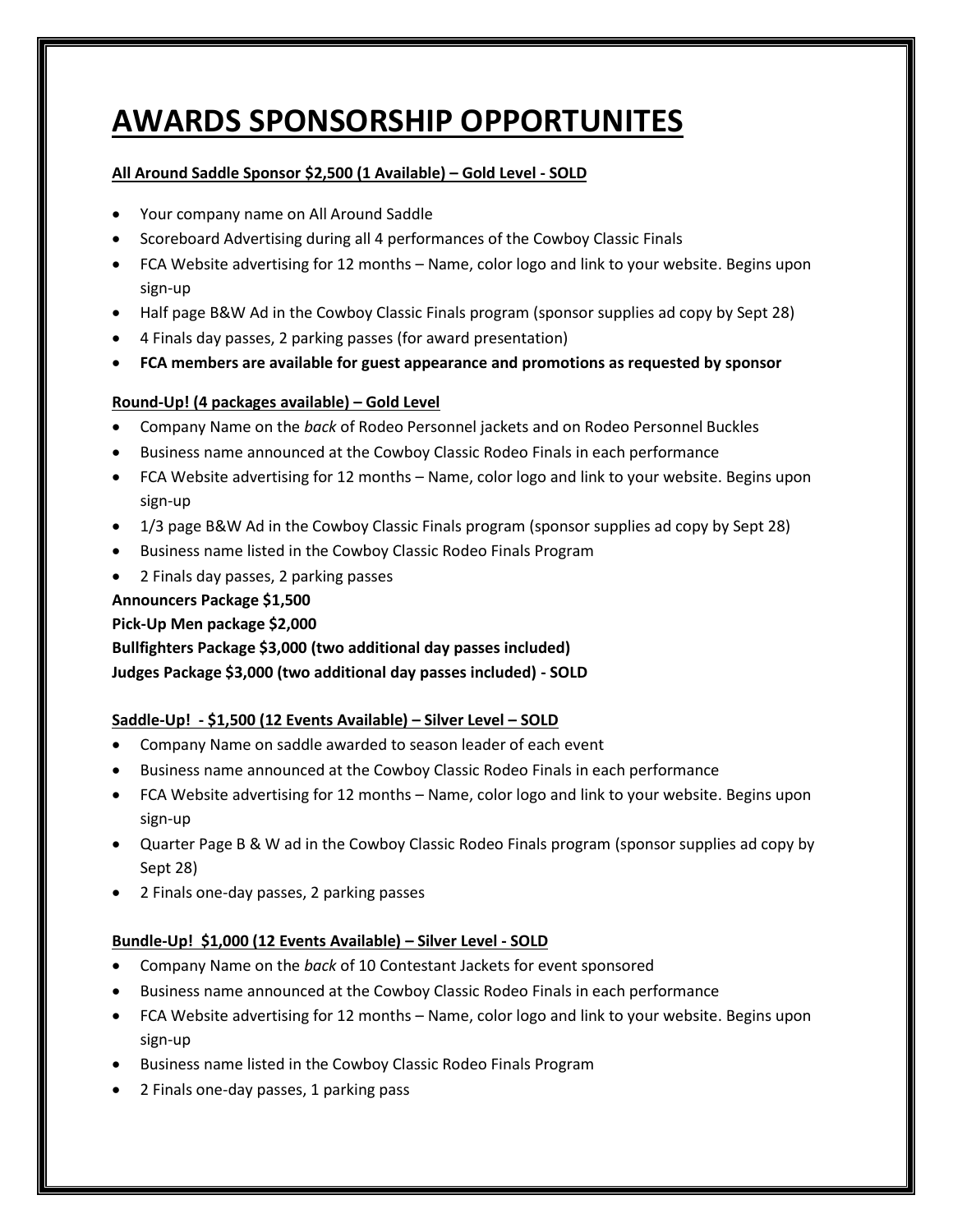#### **Go-Rounds for 12 Events per day ‐ \$1,000 (48 Available) – Silver Level**

*\*SPECIAL \* Sponsor an event on one day and get the second day (same event) for \$750*

- Business name and Logo preprinted on the Go-Round Cheque
- Business name announced at the Cowboy Classic Rodeo Finals during the Cheque Presentation in the VIP Lounge. You can have a representative on hand to be part of the Cheque presentation for Photo Opportunity
- FCA Website company name listed under the Cowboy Classic Rodeo tab
- Business name listed in the Cowboy Classic Rodeo Finals Program
- Photo of Award Presentation
- 2 Finals one‐day passes for day of Cheque Presentation & 1 Parking Pass

#### **Trophy Time! - \$500 – Bronze Level**

- Sponsors receive recognition on the trophies for the event they sponsor. We encourage our sponsors to be at the finals to present the awards they have sponsored and to be included in the photo.
- Name Listed on FCA Website under the Cowboy Classic Rodeo Tab
- Photo of Award Presentation
- Name listed in Cowboy Classic Rodeo Program as Trophy Sponsor
- 2 Finals one-day passes & 1 parking pass for day of presentation

#### **Trophies Available**

- Steer Wrestling Horse of the Year SOLD
- Steer Wrestling Hazer Horse of the Year SOLD
- Calf Roping Horse of the Year SOLD
- Team Roping Header Horse of the Year SOLD
- Team Roping Heeler Horse of the Year SOLD
- Ladies Barrel Racing Horse of the Year SOLD
- Junior Barrel Racing Horse of the Year SOLD
- Bareback Horse of the Year SOLD
- Bareback Horse of the Finals
- Saddlebronc Horse of the Year SOLD
- Saddlebronc Horse of the Finals
- Bull of the Year SOLD
- Bull of the Finals
- Cowboy of the Year
- Cowgirl of the Year